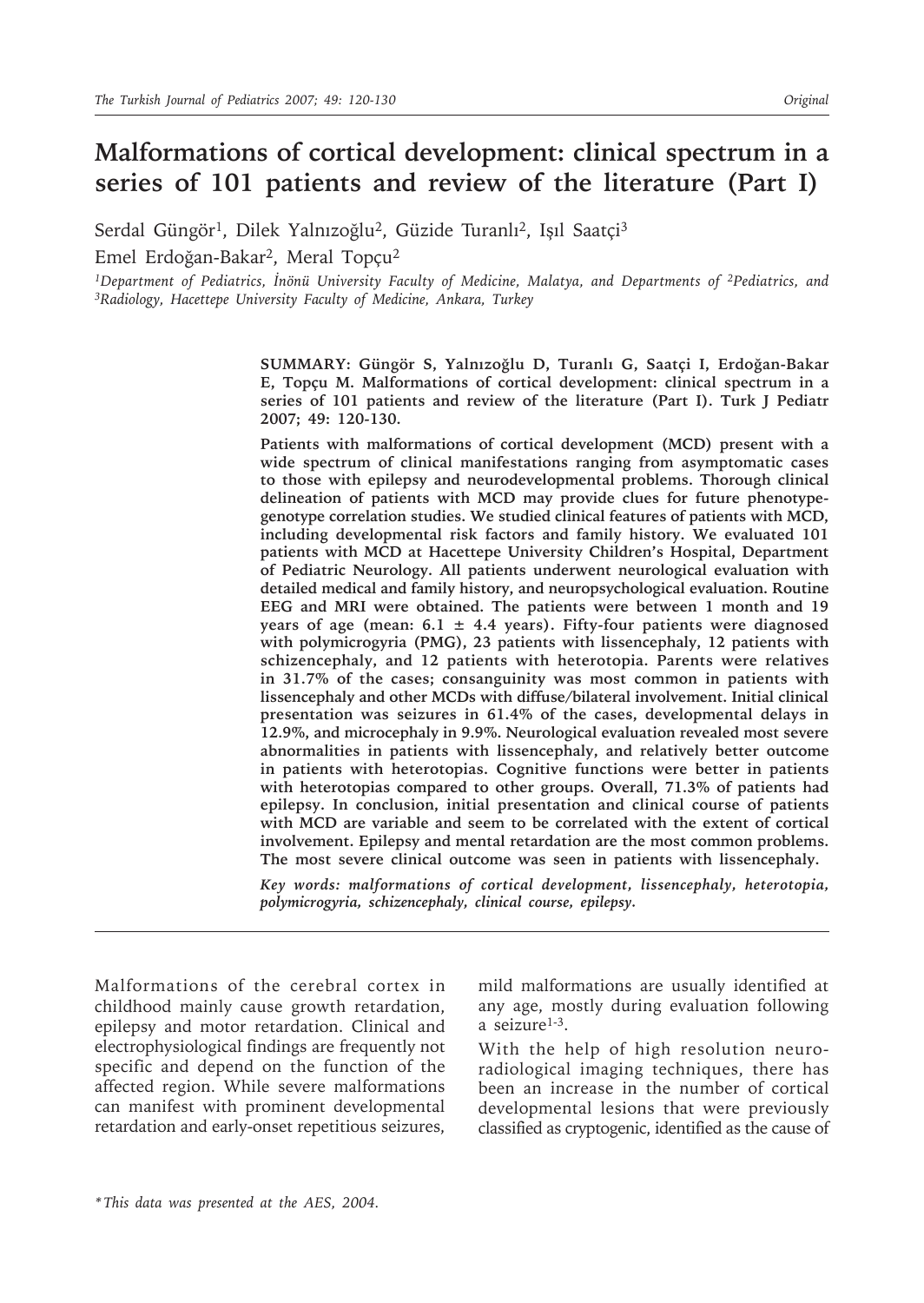epilepsy. However, despite all neuroradiological and molecular advances, classification of cortical developmental disorders remains an obstacle for clinicians1,3-5. Alterations during neuronal proliferation, migration and organization stages of the developing brain constitute the basis of these malformations1,4,6-9,11,12. These developmental stages are intertwined, and cannot be differentiated with clear-cut terms. It is generally accepted that the proliferation stage starts at 5-6 and ends at 16-20 weeks of gestation; migration runs from 6-7 weeks through 20-24 weeks; and the organization stage covers 16 to 24 weeks of gestation<sup>13</sup>. During the developmental stages, intervening genetic and prenatal environmental factors may contribute to the development of malformations. Nevertheless, in the majority of cases, the cause is unknown.

The aim of this study was to determine a phenotypic definition in the light of clinical findings, developmental risk factors and familial factors in malformations of cortical development (MCD).

### **Material and Methods**

The study was carried out between 2002 and 2004 at the Pediatric Neurology Unit of İhsan Doğramacı Children's Hospital, Hacettepe University Faculty of Medicine, on 101 cases (51 males and 50 females) with MCD confirmed by cranial magnetic resonance imaging (MRI). Our unit is a tertiary referral center and the largest children's hospital in Turkey.

*Neuroimaging:* Neuroradiological examinations carried out elsewhere were re-assessed by two pediatric neurologists and two neuroradiologists. T1- and T2-weighted MR images at two planes were considered sufficient for radiological evaluation. MR images were obtained by a 0.5T Philips Intera, 1.5T Siemens Symphony or 3T Siemens Allegra scanner available at our center. Image data set included thin coronal images obtained using T2-weighted and inversion recovery (IR) sequences, as well as T1-weighted volumetric images. MR images were classified according to the severity, site, and extent of the malformation. Based on the findings, cases were grouped into agyria-pachygyria complex, polymicrogyria (PMG), schizencephaly and heterotopia.

*History:* Presenting complaints and history including prenatal, natal and postnatal periods were obtained from the parents. Gestational

risk factors, such as vaginal bleeding, trauma, medications, infection, radiological examinations, and low blood pressure, were addressed. Regarding birth and postnatal period, the following were questioned: birth weight and head circumference at birth, dysmorphic facies/features, convulsion, metabolic disorders, consanguinity between parents, mental retardation, congenital anomalies, and epilepsy.

*Physical and Neurological Examination:* Neurological and other physical examinations were carried out by at least two consultant pediatricians, one of whom was a pediatric neurologist. Cases were defined as microcephaly if head circumference was 3SD below the mean<sup>14</sup>.

*Neuropsychological Evaluation:* Bayley's test (for subjects aged between 16 days and 30 months) and Wechsler Intelligence Scale for Children (WISC-R), or the Stanford-Binet intelligence test were used as a measure of mental and motor development. Intelligence quotients (IQ) of over 80, between 50-79, between 40-50, and less than 40 were considered as normal, mild, moderate and severe mental retardation, respectively15.

*Statistical Analyses:* Kruskal-Wallis test, Mann-Whitney U test with Bonferroni correction, one-way analysis of variance (ANOVA), Tukey HSD and chi-square tests were utilized for statistical analyses.

## **Results**

Neuroimaging studies revealed that of 101 cases, 54 had PMG, 23 had agyria-pachygyria (lissencephaly), 12 had heterotopia and 12 had schizencephaly.

**1. Demographic Features:** Fifty-one of the cases were males and 50 females. The ratio of females was higher in schizencephaly cases, though the difference between males and females was not statistically significant (P>0.05) (Table I).

Ages of our cases ranged between 1 month and 19 years, with a mean of  $6.1 \pm 4.4$  years at the time of evaluation (Table I). ANOVA revealed significant age differences among groups  $(F=5.305, P=0.002)$  and pair wise comparisons showed a significant difference between lissencephaly and heterotopia groups  $(P<0.001)$ .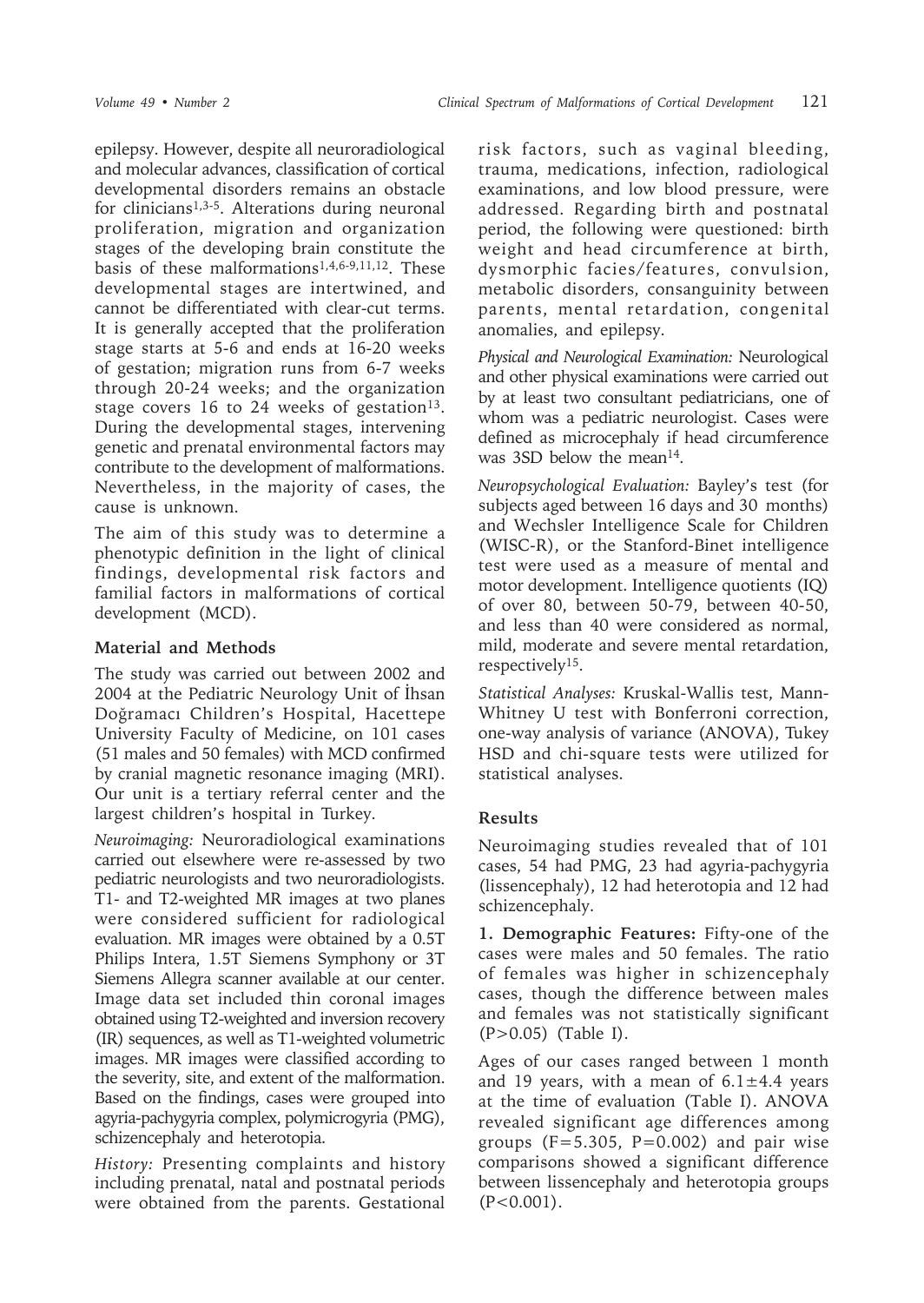| Group          | $\mathbf n$ | $\%$ | Sex $M/F$ | Age (year)                         | Age of the diagnosis (year)         |
|----------------|-------------|------|-----------|------------------------------------|-------------------------------------|
| <b>PMG</b>     | 54          | 53.5 | 28/26     | $6.3 \pm 4.2$<br>1 month-17 years  | $4.8 \pm 3.9$<br>10 months-14 years |
| Lissencephaly  | 23          | 22.8 | 12/11     | $3.6 \pm 3.5$<br>2 months-12 years | $2.0 \pm 2.5$<br>2 months-10 years  |
| Heterotopia    | 12          | 11.9 | 7/5       | $9.4 \pm 5.2$<br>$1.1-19$ years    | $6.9 \pm 5.0$<br>$1.1-19$ years     |
| Schizencephaly | 12          | 11.9 | 4/8       | $6.9 \pm 3.8$<br>$1.3-14$ years    | $2.8 \pm 2.8$<br>1 month-9 years    |
| Total          | 101         | 100  | 51/50     | $6.1 \pm 4.4$<br>1 month-19 years  | $4.3 \pm 4.0$<br>1 month-19 years   |

**Table I.** Demographic Features of Patients

PMG: Polymicrogyria. M: Male. F: Female.

Mean age of all cases at diagnosis was  $4.3 \pm 4.0$ years (Table I). There were significant differences between PMG and lissencephaly (P<0.01) and between heterotopia and lissencephaly groups (P<0.005). Age at diagnosis was lowest in lissencephaly and highest in the heterotopia groups. Generally, 34.2% of cortical dysplasia, 31% of PMG, and 25% of schizencephaly cases received a diagnosis at around 1 year of age, while 62.5% of lissencephaly and only 10% of heterotopia cases were diagnosed within the first year of life.

**2. Neurological problems/impairment:** The most common complaints among our cases were seizure (62/101, 61.4%), motor-mental retardation (13/101, 12.9%), microcephaly (10/101, 9.9%), hemiparesis (8/101, 7.9%), and speech disorder (6/101, 5.9%). One case was diagnosed with heterotopia coincidentally during neuroimaging after head trauma. Clinical seizure at first presentation was identified in 64.9% (35/54), 47.8% (11/23), 66.7% (8/12) and 66.7% (8/12) of PMG, lissencephaly, heterotopia and schizencephaly cases, respectively. Lissencephaly comprised 88.9% (8/10) of cases who presented with microcephaly. Febrile convulsion was the chief complaint in 6.9% (7/101) of the cases.

**3. Prenatal/Perinatal problems and neurological development:** Review of medical history of the mothers revealed prenatal issues such as analgesic, antibiotic, L-thyroxine use (36/101, 35.6%), use of Ritodrine HCl for preterm labor (16/101, 15.8%), vaginal bleeding in the first trimester (12/101, 11.9%), frequent upper respiratory and urinary tract infections (9/101, 8.9%), low blood pressure (4/101), and exposure to X-ray (3/101). These problems were more common among lissencephaly and schizencephaly cases, though the differences between frequencies among groups were not significant ( $P > 0.05$ ). There were prenatal problems in 29.6% (16/54) of PMG, 47.8% (11/23) of lissencephaly, 25% (3/12) of heterotopia, and 50% (6/12) of schizencephaly cases. Prenatal problems were present in 40% (25/61) of bilateral and 27% (11/40) of unilateral malformations (P>0.05).

**– Natal history:** Thirty cases (29.7%) were delivered by caesarian section and 71 (70.3%) by normal vaginal delivery. There were no significant differences among groups with respect to the method of delivery  $(P>0.05)$ . The most common indications for caesarian section were repeat caesarian section  $(8/101)$ , failure to progress (6/101), macrocephaly and cephalopelvic disproportion (6/101).

**– Gestational age:** Ten percent of our cases had a history of premature birth. Prematurity was most common among schizencephaly cases (3/12, 25%); there was no history of premature birth among lissencephaly cases despite the presence of diffuse brain abnormalities.

**– Birth weight:** In 23.7% of our cases, history of low birth weight was noted, with 28.6% of lissencephaly, 27.5% of PMG, 10.0% of heterotopia and 9.1% of schizencephaly cases being affected. The frequency of low birth weight was highest in lissencephaly cases (28.6%) despite the lack of history of a premature birth. There was no significant difference between unilateral and bilateral cases with regard to birth weight  $(P>0.05)$ .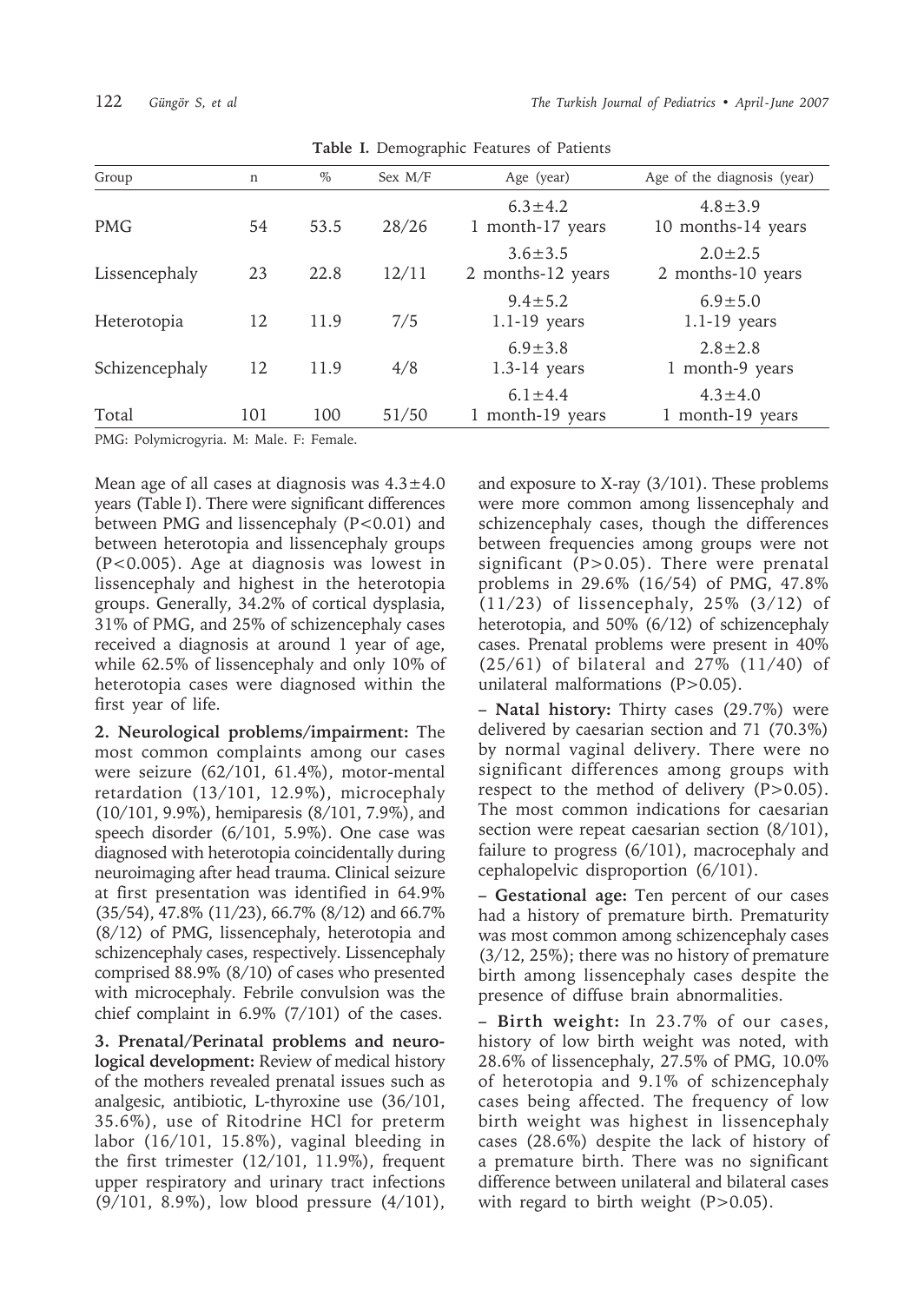**– Microcephaly at birth:** Microcephaly at birth was present in 21.8% (22/101) of cortical dysplasia and 17% (9/54) of PMG cases, and most commonly in lissencephaly cases (10/23, 43.5%) (P<0.01). Furthermore, it was more frequent in bilateral (18/61, 29.5%) compared to unilateral  $(4/40, 10\%)$   $(P<0.05)$ malformations.

**– Development:** There was global delay in all skills during the first year of life in 59.4% of our cases (60/101). Developmental delay was most common among lissencephaly cases (17/23, 73.9%), followed by schizencephaly (7/12, 58.3%), PMG (30/54, 55.5%), and heterotopia (6/12, 50%).

**4. Family history:** Family history in 40.6% (40/101) of cases revealed one or more problems: mental retardation (18.7%), epilepsy (17.8%), miscarriage (8.9%), similar anomalies (6%), and speech disorder (2%). Positive family history was relatively rare in the schizencephaly group (3/12, 25%), followed by PMG (40.7%), lissencephaly (43.5%), and heterotopia (50%). Among PMG cases, family histories of epilepsy (13/54, 24.1%) and mental retardation (11/101, 20.3%) were most common, whereas epilepsy alone was the most common among lissencephaly cases (5/23, 21.7%).

There was consanguinity between parents in 31.7% (32/101) of the cases. Consanguinity was most common among lissencephaly cases (11/23, 47.8%), in 33.3% of PMG, in 16.7% of heterotopia, and in 8.3% of schizencephaly cases (P<0.05). Cases with bilateral malformation (37.7%) did not differ significantly from those with unilateral malformation (22.5%) with respect to parental consanguinity  $(P>0.05)$ .

**5. Physical and neurological examination:**  Abnormal findings such as microcephaly (40/101, 39.6%), dysmorphic facial features (6/101, 6%), growth retardation, hypo-hyperpigmented skin lesions, macrocephaly and ptosis were observed during general physical examination in 49.5% (50/101) of the cases. Microcephaly was the most common finding in all groups, especially in patients with lissencephaly (13/23, 56.5%) and PMG (22/54, 40.8%) who had bilateral and diffuse involvement compared to the patients with heterotopia (25%) and schizencephaly (16.7%).

Neurological examination demonstrated abnormal findings in 73.3% (74/101) of our cases. Mental retardation, speech delay, motor retardation, hemiparesis, and tetraparesis were predominant findings; pyramidal, extrapyramidal and cerebellar abnormalities were also detected (Table II). Hemiparesis was more common in patients with schizencephaly and PMG, while speech delay was more common in patients with lissencephaly and PMG. Even though mental retardation was the most common in all four groups, it was relatively more frequent in patients with lissencephaly and PMG. Motor retardation was predominantly found in patients with lissencephaly and PMG (Table II).

The majority of patients with lissencephaly (95.7%) and PMG (72.2%) had abnormal neurological findings, and they presented with more severe clinical picture compared to other patient groups. Clinical findings in heterotopia cases were mild; only 50% (6/12) of the cases showed mild mental and speech retardation. Abnormal neurological findings were present

|                     | <b>PMG</b>    | Lissencephaly | Heterotopia | Schizencephaly | Total           |
|---------------------|---------------|---------------|-------------|----------------|-----------------|
| Mental retardation  | 29/54         | 19/23         | 4/12        | 4/12           | 56/101          |
|                     | 53\%          | 82\%          | 33.3%       | 33.3%          | 55.4\%          |
| Speech retardation  | 24/54         | 15/23         | 2/12        | 2/12           | 43/101          |
|                     | 44.4\%        | 65%           | 16.6%       | 16.6%          | 42.5%           |
| Motor retardation   | 21/54         | 15/23         | 1/12        | 3/12           | 40/101          |
|                     | 38\%          | 65%           | 8.3%        | 25\%           | 39.6%           |
| Hemiparesis         | 7/54<br>12.9% | 2/23<br>8.6%  |             | 2/12<br>16.6%  | 12/101<br>11.8% |
| <b>Tetraparesis</b> | 8/54<br>14.8% | 2/23<br>8.6%  |             | 2/72<br>16.3%  | 12/101<br>11.8% |

**Table II.** Major Findings on Neurologic Examination

PMG: Polymicrogyria.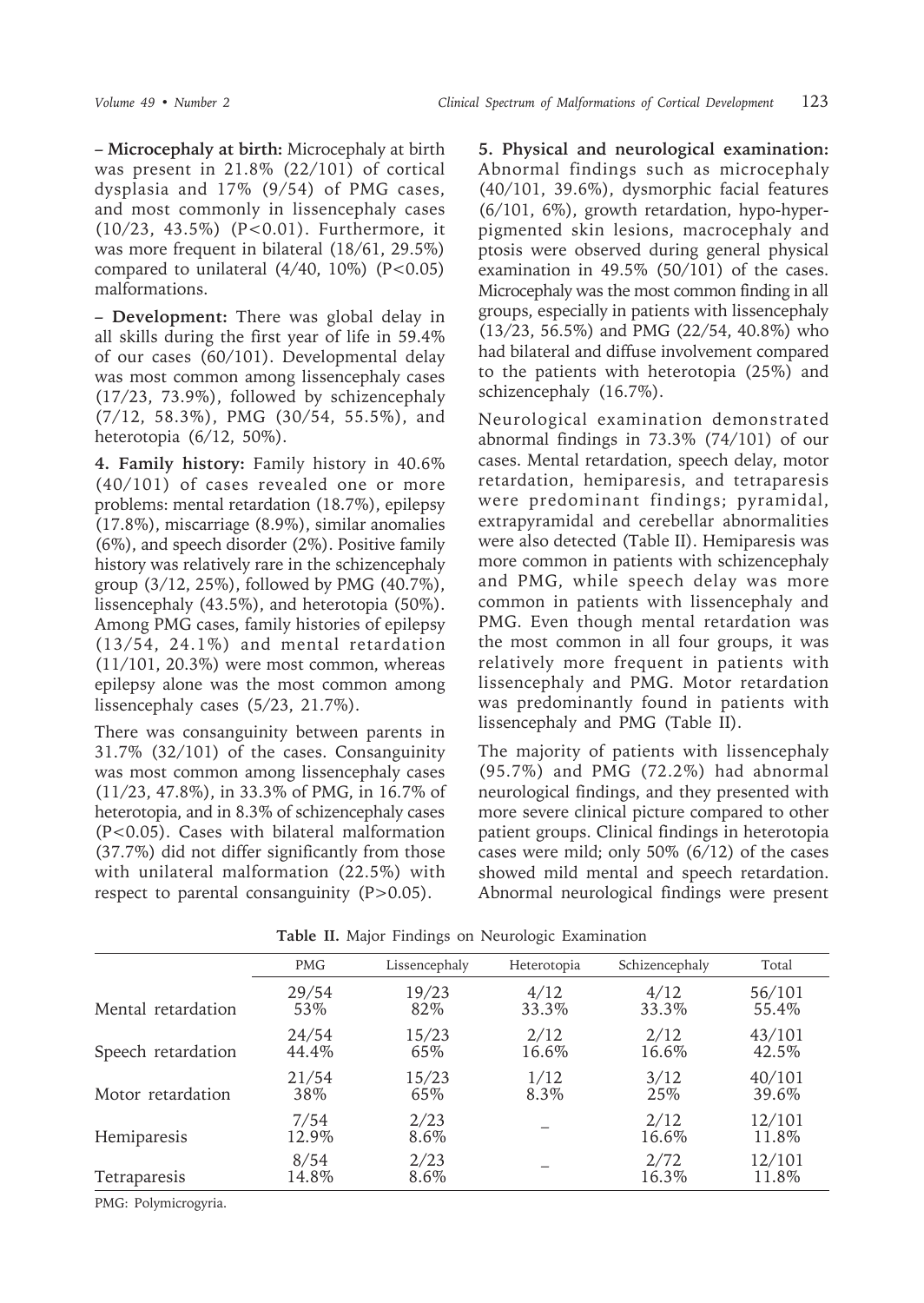in 77.1% of cases with bilateral malformation and in  $67.5\%$  of unilateral cases (P $>0.05$ ). Hemiparesis occurred more commonly in cases with unilateral malformation compared to those with bilateral malformation (20% and 3.2%, respectively, P<0.05). Compared to patients with unilateral malformations, patients with bilateral malformations had higher rates of speech delay (50.8%, 27.5%), mental retardation (67.2%, 37.5%) and motor retardation (45.9%, 30%).

**6. Neuropsychological evaluation:** The neuropsychological tests showed that 68% (68/101) of the cases had mental retardation (Table III). Mental retardation was more common among patients with lissencephaly, with severe retardation most prevalent in this group as well. Cognitive function was highest in patients with heterotopia, with only mild retardation. Cognitive dysfunction was more common in bilateral (80%) compared to unilateral malformations  $(51.3\%)$   $(P<0.005)$ , and mental retardation was more severe in bilateral malformations. We found no significant relationship between abnormalities with respect to cognitive function and the presence of clinical seizures (P>0.05). Of note, cases with moderate and severe retardation had more seizures compared to patients with mild mental retardation and normal IQ  $(P<0.05)$ .

The mean IQ in cortical dysplasia cases was  $65.4 \pm 25.0$ , with significant differences between groups  $(F=5.073, P=0.003)$ . IQ was higher in patients with heterotopia whose malformations were more localized, whereas it

was lowest in patients with lissencephaly who had diffuse malformations. Pair wise group comparisons showed significant differences between lissencephaly-heterotopia (P<0.005) and PMG-heterotopia groups  $(P<0.05)$ .

# **Discussion**

Anomalies of neuronal migration are characterized by ectopic localization of neurons in the cerebral cortex16. Clinically, these malformations are usually associated with neurodevelopmental anomalies and epilepsy of varying severity1,4,17. Our knowledge on the frequency of MCD is limited and its true incidence is unknown. The prevalence of lissencephaly has been reported as 11.7 per million live births. More than half of the patients referred to epilepsy surgery centers for intractable epilepsy had some developmental anomalies and almost 25% of children with partial seizures had focal cortical dysplasia1. The etiology in many MCDs is unknown. Disruption of the placental perfusion due to intrauterine disorders is one of the major causes of MCD1,11,18-23.

*Lissencephalies:* Mean age of lissencephaly cases at diagnosis in this study was 2.0 years, youngest at the time of diagnosis, compared to the other malformations. Of these cases, 67.5% were diagnosed within the first year of life. The onset of findings in lissencephaly cases has been reported to be at 22 months<sup>5</sup>, though Dobyns<sup>25</sup> and Barkovich<sup>26</sup> reported that diagnosis was established before the age of one in 70-80% and 60% of the cases, respectively,

| IQ                          | <b>PMG</b>      | Lissencephaly   | Heterotopia     | Schizencephaly  | Total           |
|-----------------------------|-----------------|-----------------|-----------------|-----------------|-----------------|
|                             | $n = 53$        | $n=23$          | $n=12$          | $n=12$          | $n = 100$       |
| Normal                      | 18              | 3               | 6               | 5               | 32              |
|                             | 34\%            | 13\%            | 50%             | 41.7%           | 32\%            |
| Mild mental retardation     | 13              | 3               | 5               | 4               | 25              |
|                             | 24.5%           | 13\%            | 41.7%           | 33.3%           | 25%             |
| Moderate mental retardation | 17<br>32.1%     | 8<br>34.8%      | 8.3%            | 3<br>25\%       | 29<br>29%       |
| Severe mental retardation   | 5<br>$9.4\%$    | 9<br>39.1\%     |                 |                 | 14<br>14\%      |
| IQ Min-max                  | $61.9 \pm 22.7$ | $51.1 \pm 30.5$ | $86.3 \pm 21.3$ | $71.1 \pm 20.9$ | $65.4 \pm 25.0$ |
|                             | 20-120          | 20-94           | 55-129          | 40-107          | 20-129          |

**Table III.** Cognitive Function in Patients with Malformations of Cortical Development

PMG: Polymicrogyria. IQ: Intelligence quotient.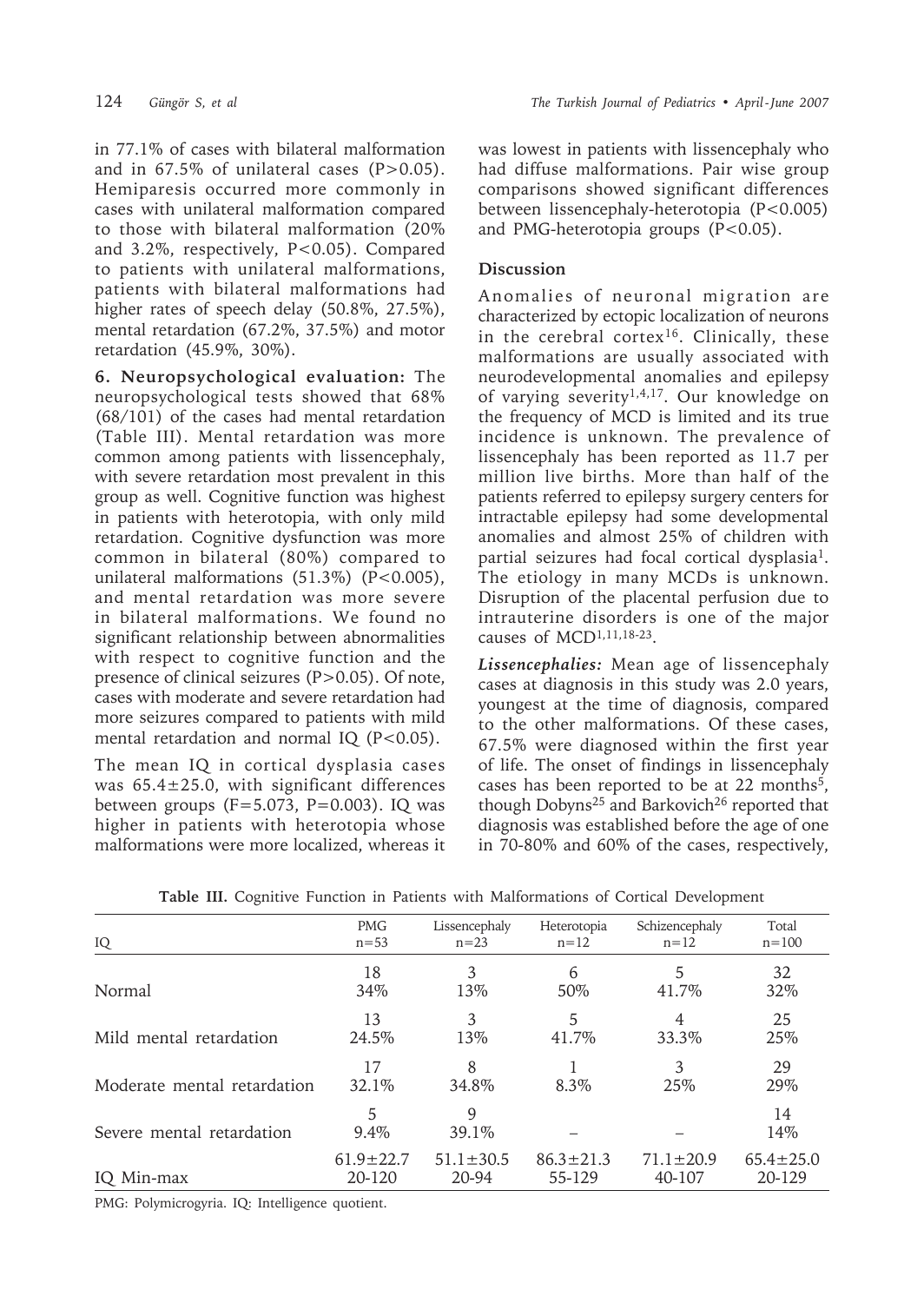and that they had severe malformations. Kurul et al.5 argued that generalized or bilateral gyral malformations displayed symptoms often in the first year of life. The presence of severe and easily identifiable clinical findings such as microcephaly, motor and mental retardation and seizures seems to lead to earlier diagnosis in patients with lissencephaly.

In 47.8% of lissencephaly cases, there were prenatal problems such as vaginal bleeding (21.7%), history of medication (17.4%) and infection. Dobyns<sup>25</sup> reported prolonged or serious bleeding between 2-4 months of gestation in 12% of cases with isolated lissencephaly. Kurul et al.<sup>5</sup> also reported vaginal bleeding and severe febrile disease in the first trimester of gestation. Dobyns<sup>25</sup> identified and reported flu-like syndrome, and methimazole, propyl thiouracil, and beta-blocker use in 12% of lissencephalic patients. These findings collectively suggest that maternal problems in early pregnancy may result in severe malformations such as lissencephaly.

There was no history of premature birth among lissencephaly cases. Compared to other groups, the low premature birth rate observed in lissencephaly cases with diffuse brain anomaly suggests that the severity and extent of the malformation do not correlate with prematurity. Literature data also confirm that the duration of the pregnancy and delivery are normal in lissencephaly cases $10,12$ . However, birth weight corresponding to gestational age was low in 28.6% of lissencephaly cases. This is strikingly high, considering that the frequency of intrauterine growth retardation in Turkey is 8.9%27. Low birth weight in lissencephaly cases has also been reported by Dobyns<sup>25</sup> and Liang et al.28 in 6.6% and 30% of cases, respectively. In addition to low birth weight, lissencephaly is usually accompanied by microcephaly. This proportional growth retardation may be interpreted as the fetus being affected in the early stages of pregnancy, or more severe and diffuse malformations developing following interactions during earlier stages.

The chief complaints in our cases were seizure (47%), microcephaly (34.8%), and motor and mental developmental delay (8.7%). Microcephaly was most common in lissencephaly cases, and in 88.9% of the cases microcephaly was the first sign. Also,

global developmental delay within the first year of life was high (73.9%) in patients with lissencephaly. Literature review revealed seizure (67.5%), growth retardation (35%), microcephaly (24.3%) and motor dysfunction (10.8%) as the most frequently presenting symptoms in lissencephaly cases $5,28$ . These findings help physicians and families in early identification of lissencephaly cases.

Microcephaly at birth, observed most commonly among lissencephaly cases, is an important diagnostic finding. Microcephaly is more frequent in diffuse bilateral malformations such as lissencephaly than in unilateral malformations. Microcephaly was the most common finding during general physical examination of lissencephaly cases. Microcephaly in lissencephaly cases has been reported to be present at birth or to occur later in the first year of life10,12,29. The frequencies of microcephaly at birth and at initial presentation have been reported as 29% and 71%, respectively, by Dobyns<sup>25</sup>, and  $24\%$ and 51%, respectively, by Kurul5. In view of these findings, it is plausible that brain growth is delayed in the postnatal period in lissencephaly cases, i.e. neuronal migration and organization continued postnatally.

Family history in 43.5% of our cases revealed neurological problems including epilepsy (21.7%), mental retardation (13.3%) and miscarriage (13.3%). Kurul<sup>5</sup> reported that the incidence of family history of neurological disease in lissencephaly cases was 19%. Montenegro and colleagues<sup>13</sup>, on the other hand, reported a family history of cortical dysplasia and mental retardation in 32% of the patients with agyria/pachygyria. There was no family history of lissencephaly among our cases. However, a high ratio of neurological problems and miscarriage in a family may be suggestive of the presence of structural abnormalities of the central nervous system that have not been fully uncovered, since we do not have access to detailed neuroradiological images of other members of the family.

Consanguinity between parents was observed most commonly in lissencephaly cases (47.8%). In Turkey, the rate of consanguinity between parents varies considerably from one region to another, ranging between 10-20%5. The ratio of consanguinity between parents in lissencephaly cases was calculated as 27% and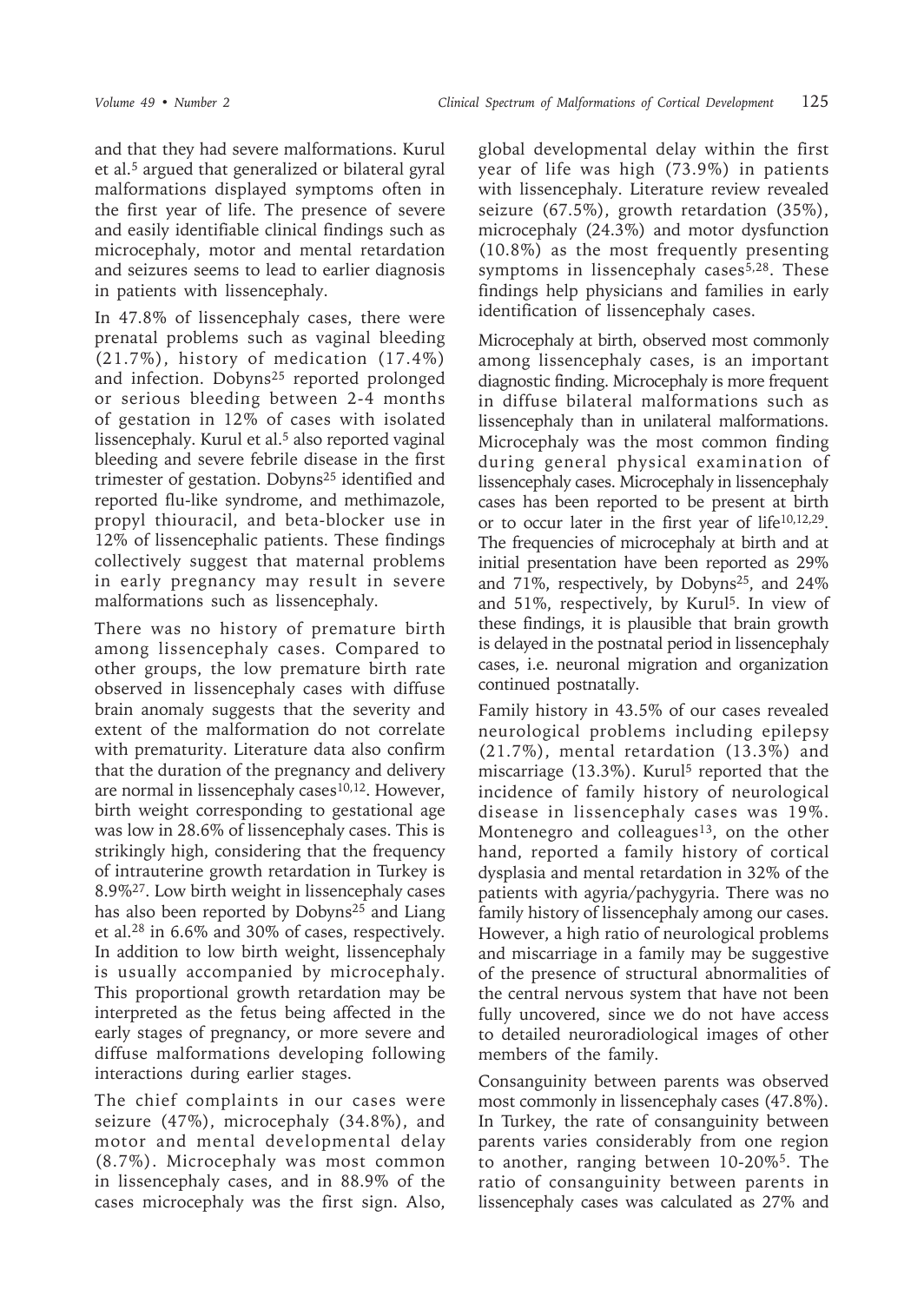4.61% by Kurul5 and Dobyns25, respectively. In a study carried out in Jordan, al-Qudah<sup>31</sup> found consanguinity between parents in 88.2% of the cases and family history of similar cases in 76.4%. Even though these findings show variability among nations, they support the notion that consanguinity between parents and therefore autosomal recessive trait are important in the etiology of cortical dysplasia. We believe that the high consanguinity rate in our cohort is partly a result of regional factors. The higher parental consanguinity rate than the mean consanguinity rate in Turkey demonstrates that genetic factors are very important in the etiology of lissencephaly, which are mostly in the form of bilateral diffuse malformations in our cases. Severe mental-motor retardation and other neurological abnormalities may be present in lissencephaly cases $10,12,25,29$ . The most frequent findings in our lissencephaly cases were mental, speech and severe motor retardation, hemiparesis and tetraparesis. It has been reported that the severity of lissencephaly correlates with severity of clinical findings<sup>26</sup>. Our findings are consistent with the previous report. In a series by Barkovich<sup>26</sup>, seizure in all and speech retardation in 40% of the cases were reported at the initial examination. Liang<sup>28</sup> reported motor and mental retardation in 80% of lissencephaly cases and argued that the severity of psychomotor retardation was related to the age of onset of the seizure rather than the severity of MRI abnormalities. Kurul<sup>5</sup> identified hemiparesis in 30%, quadriparesis in 35% and developmental and cognitive retardation in 95% of lissencephaly cases. In 56.5% of our cases, patients had seizures, most frequently generalized and secondarily generalized. The frequency of seizures in patients with lissencephaly varied between 76%<sup>25</sup> and 90%3. Severe mental retardation was also most frequent in lissencephaly cases. The frequency of mental retardation in lissencephaly cases reported by various studies in the literature has varied between 56%25, 84%13, and 92%2. These findings suggest that more severe clinical interactions can be expected depending on the extent of the lesion in bilateral diffuse malformations.

*Polymicrogyrias:* The mean age of diagnosis in patients with PMG was 4.8 years, and 31% of them received the diagnosis within the first year. The most frequent presenting complaints among our cases were seizure, motor-mental retardation, speech retardation, hemiparesis and

microcephaly. Compared to other malformations, hemiparesis, speech retardation, and a history of febrile seizures were more common in patients with PMG. Guerrini32 observed seizure as the first sign in all patients with bilateral parasagittal parieto-occipital PMG.

In 29.6% of PMG cases, there was a prenatal history of medication (16.6%), infection (7%), hypotension (5.5%), bleeding (5.5%), trauma and radiological examination. Guerrini et al.32 reported maternal vaginal bleeding and use of bromocriptine in parieto-occipital PMG. In three PMG cases, clinical findings and calcifications observed in neuroradiological images led us to consider congenital cytomegalovirus (CMV) infection in the etiology. Serological tests were not helpful for diagnosis of congenital CMV infection at the time of the evaluation due to the ages of the patients. On the other hand, it has been argued that most viruses possibly caused the damage before the fetus produced a humoral antibody response, hence the negative serologic tests $25$ . These findings indicate that even though the etiology is not definite in cerebral malformations, prenatal environmental and teratogenic factors as well as genetics play roles in the development of malformations. Among our PMG cases, 9.4% had a history of premature birth and this was comparable with the general population<sup>33</sup>. Birth weight with respect to gestational age was low in 27.5% of the cases. This rate is higher than that of the general population  $(8.9\%)^{27}$ , and may be suggestive of intrauterine fetal development being affected by environmental factors, including viral infections.

In 40.7% of our cases we noted epilepsy (24.1%), mental retardation (20.3%) and other neurological problems in the family. In two families with diffuse PMG and bilateral perisylvian PMG, siblings had similar malformations. Montenegro and colleagues<sup>13</sup> reported family history of cortical dysplasia in 14% and mental and growth retardation in 22% of the cases with PMG or schizencephaly. These findings suggest that genetic factors play a role in the etiology of bilateral and/or diffuse cortical developmental disorders. The role of genetic factors in the etiology can be inferred by identification of consanguinity between parents in 33.3% of PMG cases. The frequency of consanguinity in bilateral frontal PMG cases is reported as  $15\%$  in the literature<sup>34</sup>.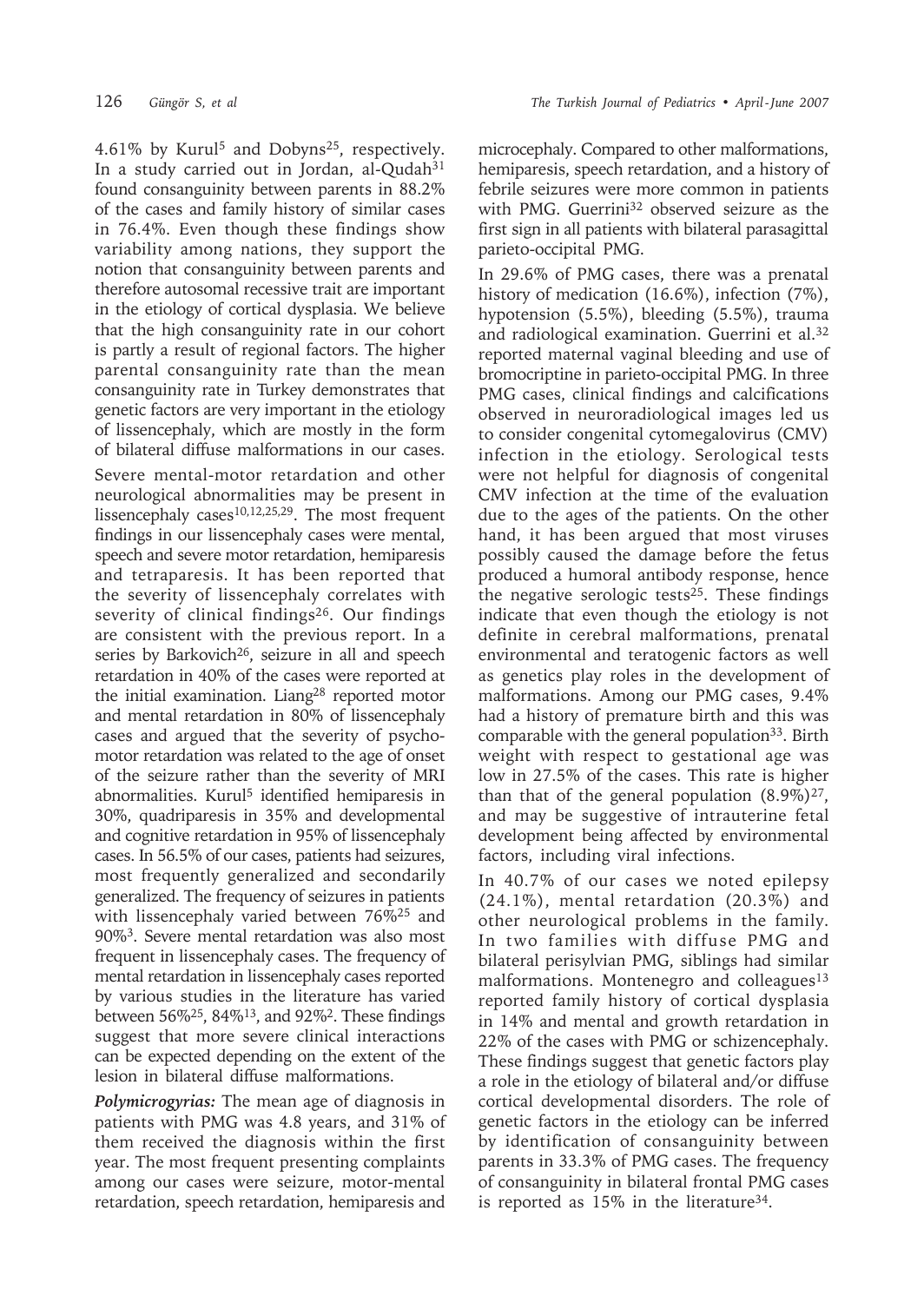We found the frequency of microcephaly to be 16.6% at birth and 40.8% at the time of diagnosis. This shows that microcephaly mostly appears later in the postnatal period in PMG cases. Head circumference can be within normal limits in parieto-occipital<sup>32</sup> and frontal PMG<sup>34</sup> cases. We observed abnormal neurological findings such as mental, speech and motor retardation, tetraparesis and hemiparesis among our PMG cases. Retardation in developmental stages has been observed in 44.4% of parietooccipital PMG cases<sup>32</sup>. Guerrini and colleagues<sup>34</sup> reported developmental retardation and spastic quadriparesis (100%), speech retardation (92%), mental retardation (84.6%), and epilepsy (38%) in frontal PMG. Guerreiro et al.36 demonstrated severe clinical findings and speech disorder in diffuse bilateral parietal PMG cases with an IQ score >70 and milder clinical and developmental speech disorders in bilateral posterior parietal PMG cases. These findings show that clinical features of PMG vary depending on localization and extent of the malformation. Unilateral PMG cases may present with congenital hemiplegia<sup>35,37</sup>. Seven percent of hemiparetic cerebral palsy cases have been reported to have unilateral PMG37. We found that 12% of PMG cases had hemiparesis. Six of these cases were unilateral perisylvian, and one was unilateral diffuse PMG. Caraballo37 reported 12 cases of congenital hemiparesis with unilateral PMG involving the fronto-temporal and parieto-occipital regions in 75% and 25% of the cases, respectively. We observed seizures in 75.9% of PMG cases, with 40.7% generalized and 29.6% complex partial seizures. Kuzniecky and colleagues<sup>4</sup> reported the frequency of seizures in PMG cases as 50-85%.

There was mostly mild or moderate mental retardation (66%) in our PMG cases. Mild and moderate mental retardation were reported in 84.6% of bilateral frontal PMG cases<sup>34</sup>. Caraballo37 reported mild mental retardation in 75% and moderate mental retardation in 25% of 12 unilateral PMG cases, while Montenegro<sup>13</sup> found mental retardation in 11% of cases. These different results may be related to the localization of the malformation.

*Heterotopias:* Patients with heterotopia were diagnosed at later ages compared to all other dysplasia cases in our series. The mean age at the time of diagnosis was 6.9 years. Only 10% of our cases received a diagnosis before the age of 1. Heterotopia cases usually had milder clinical signs and presented with lateonset seizures, therefore diagnosis was delayed. The most frequent presenting symptoms among our cases were seizure and motor and mental developmental delay. One of our cases was diagnosed with heterotopia incidentally. The most common presenting symptom in periventricular nodular heterotopia (PVNH) has been reported to be epileptic seizure that may occur at any age<sup>1,17,24,38,39</sup>.

We noted prenatal history of vaginal bleeding, trauma, infection and medication in 25% of our heterotopia cases. Prenatal problems were reported by Palmini et al.<sup>40</sup> in 25% of focal neuronal migration disorders, and by Montenegro et al.13 in 42% of heterotopia or agyria/pachygyria cases. We found preterm birth in 16.7% and low birth weight in 10% of our cases. These rates are similar to the rates calculated for the general population27. Developmental delay was present in 50% of heterotopia cases, which served as an early diagnostic warning. Developmental delay has been reported in 47% of cases with focal neuronal migration disorder<sup>40</sup>. Therefore, a close follow-up of children starting in infancy can help in early detection of patients with relatively mild MCD.

In 50% of our heterotopia cases, family history was positive for neurological problems such as epilepsy, mental retardation and miscarriage. In the literature, in 32% of cases in the heterotopia or agyria/pachygyria group, there was a family history of cortical dysplasia and mental retardation, and this was believed to be related to genetic predisposition<sup>13</sup>. We found consanguinity between parents in 16.7% of our cases. In band heterotopia, the risk of recurrence for carrier females is high. Among our cases, three siblings in a family had heterotopia (2 focal nodular heterotopia and 1 subependymal heterotopia-SEH) despite the fact that cranial MRIs of both parents were normal.

In 50% of our heterotopia cases, neurological examination revealed mild mental retardation and delayed speech. None of the patients had microcephaly. Diffuse bilateral white matter heterotopias may co-exist with developmental retardation (78%) and normal or mildly abnormal motor functions<sup>1,4</sup>. Seizures were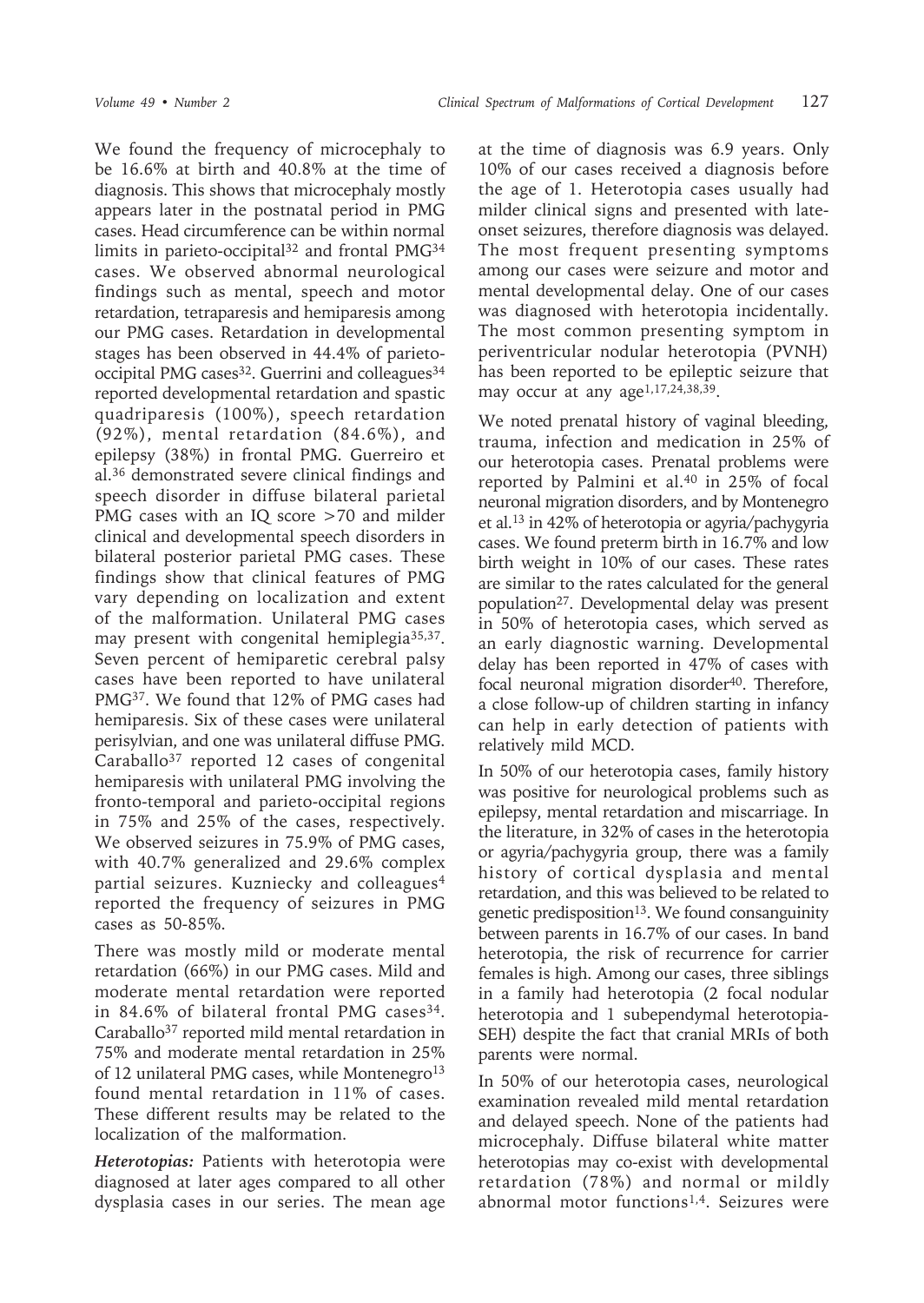present in 66.7% of our cases. Partial seizures, especially complex partial seizures, were most common (49.9%). In 80-90% of PVNH cases, partial seizures refractory to epileptic treatment could be seen<sup>1,17,24,38,39</sup>. Seizures have been reported in approximately 88% of periventricular and subcortical neuronal heterotopia cases<sup>3</sup>. Our heterotopia cases had only mild mental retardation. SEH cases have usually been reported as having normal intelligence, and mean IQ score was around 854. Cognitive disorders can be seen in less than 20% of PVNH cases if unilateral and in more than 60% if diffuse bilateral6.

*Schizencephalies:* Though the mean age at diagnosis in our schizencephaly cases was 2.8 years, 25% received the diagnosis within the first year. In the literature, neurological disorders were detected in the first year of life in 50% of all schizencephaly cases, and on average the diagnosis was established at 42 months by MRI<sup>33</sup>. Packard et al.<sup>42</sup> reported that neurological abnormalities were observed in the first year of life in 66% of cases. The relatively low percentage of cases diagnosed within the first year in our series may be due to the fact that our schizencephaly cases were unilateral closed-lip, thereby exhibiting milder clinical signs. Chief presenting complaints in our cases included frequent seizures, motor-mental developmental retardation, and hemiparesis. The most frequent presenting complaints reported in the literature are asymmetrical muscle tone in unilateral schizencephaly and developmental growth retardation in bilateral cases. Seizures are the first signs of abnormalities  $33$ .

We noted prenatal problems including maternal drug use, bleeding, low blood pressure and infection in 50% of our schizencephaly cases. In a study by Montenegro and colleagues<sup>13</sup>, the authors identified prenatal problems in 42% of cases comprising schizencephaly. There was a history of preterm birth in 25% of our cases. Denis et al.<sup>33</sup> reported that 20% of their cases had preterm birth despite the fact that the incidence of prematurity in the general population was 10%, and argued that prematurity was a non-specific risk factor in schizencephaly cases. High rate of prematurity among our schizencephaly cases is supportive of this argument. The low birth weight observed in schizencephaly cases is similar to that in the general population (9.1%).

A family history of epilepsy was present in 16.6% of cases. Montenegro<sup>13</sup> reported cortical dysplasia in the families in 14% and mental and developmental delay in 22% of cases in the PMG or schizencephaly group. The rate of consanguinity between parents was lowest among patients with schizencephaly (8.3%). This can be interpreted as a higher role of environmental factors in the etiology of schizencephaly than in the other dysplasia groups.

Unilateral closed-lip schizencephaly with mild clinical signs and symptoms comprised 83.1%. In 58.3% of our cases, abnormal neurological findings such as mental retardation, motor retardation, speech retardation and hemiparesis were observed. These findings are related to the localization and extent of the malformation. In 15 unilateral schizencephaly cases, hemiparesis and mental retardation were present in 80% and  $27\%$  of the cases, respectively<sup>33</sup>. In patients with schizencephaly, delay in motor coordination (38%), hydrocephaly (21%), seizures (13%), and speech retardation (68%) have been reported. In closed-lip schizencephaly, contralateral hemiparesis has been reported in 72% of cases and seizures in 22%42. In our cases, 83% of the cases had seizures, mostly generalized (33.3%), partial and secondarily generalized seizures. Denis<sup>33</sup>, Packard<sup>42</sup> and Guerrini<sup>3</sup> observed epilepsy in 37%, 57% and 81% of schizencephaly cases, respectively. These differences are possibly due to the localization and extent of the malformation. 58.3% of our schizencephaly cases had mild and moderate mental retardation. Our cases were mostly unilateral and closed-lip schizencephaly and hence, their clinical presentation was milder. Among schizencephalics, 52% had severe, 32% had moderate, and 17% had mild or normal mental function. Unilateral schizencephaly has better prognosis than bilateral, and closed-lip has a better prognosis than open-lip<sup>42</sup>. Mental retardation in unilateral schizencephaly cases has been reported as 27%33.

### **Conclusion**

We conclude that clinical features and courses of cortical dysplasia cases vary considerably depending on the involved region and the extent of the lesion. Phenotypic signs specific to the type of the malformation seem to be limited. Lissencephalies are usually diagnosed in the first year of life. They often present before the age of one with generalized epileptic seizures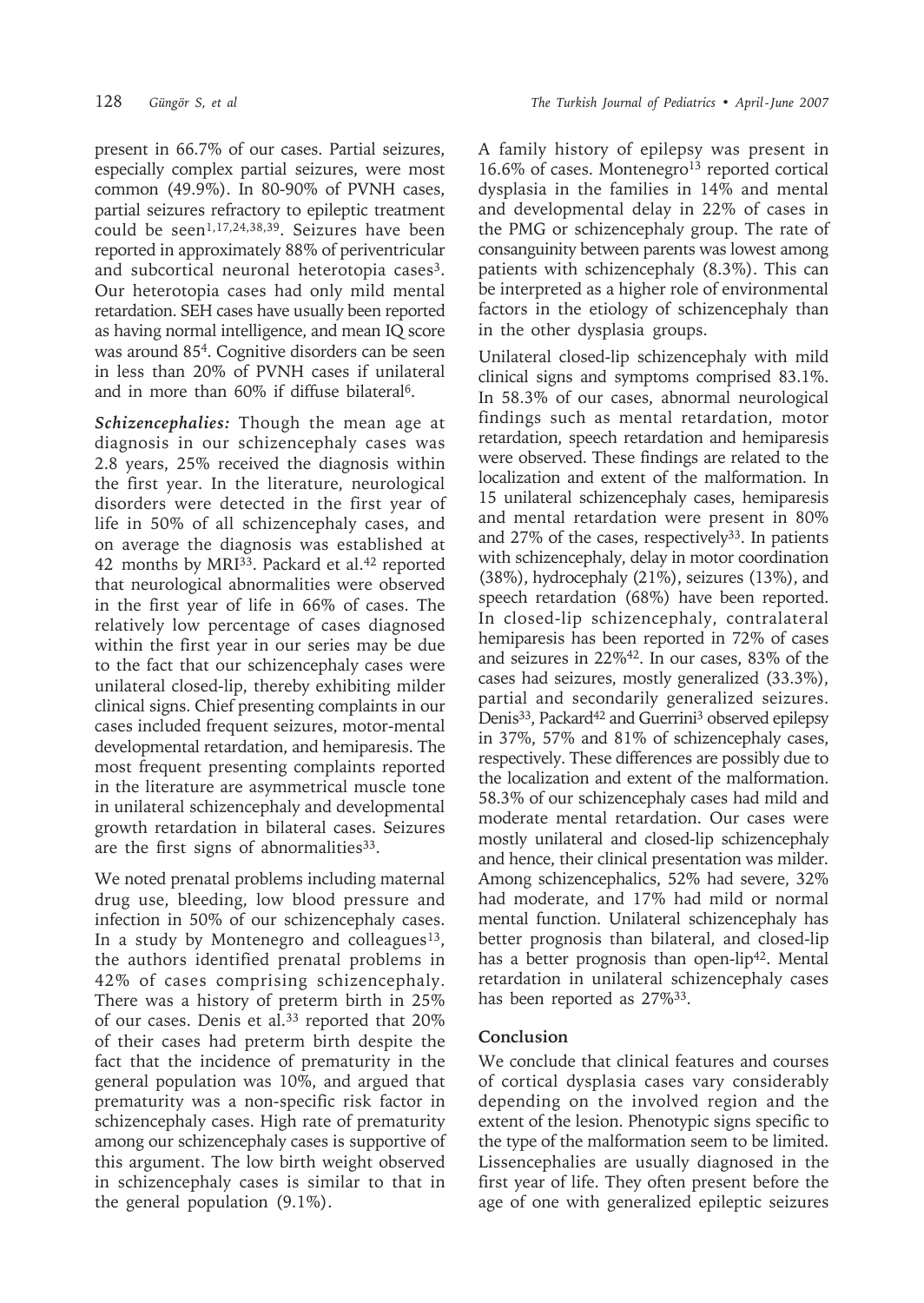refractory to antiepileptic medications. Low birth weight, microcephaly at birth, dysmorphic face and retardation in developmental stages during infancy can be observed. Severe neurological sequelae such as severe mental retardation and motor retardation can be observed. Diagnosis is established between 4-5 years of age in PMG cases, usually following the first seizure. Microcephaly may develop during infancy in diffuse malformations. Genetic factors predominate in bilateral symmetrical PMG cases. Clinical features are more severe in diffuse than in localized malformations. Depending on the extent of the malformation, generalized or focal epileptic disorders may be present. Heterotopia cases are sometimes unrecognized at early ages since neurological findings are less prominent and there is mild retardation in mental functions. Generally, they are diagnosed after a seizure that occurs at any age. Seizures are usually in the form of partial seizures and develop at any age. There is only mild mental retardation. Schizencephaly cases are diagnosed at an early age, mostly by seizures, and particularly in unilateral cases, hemiparesis. Prenatal problems, preterm birth and postnatal neurological signs and symptoms are common. Mild mental retardation, clinical signs and particularly focal epileptic disorders are seen in unilateral and closed-lip schizencephaly.

This study provides detailed phenotypic information that would be useful for advanced genetic studies, in addition to outlining the profile of cortical dysplasias with diverse clinical data. More studies are required to assess genotype-phenotype relations.

#### **Acknowledgements**

This study is supported by Hacettepe University Scientific Research Unit (Project no: 01G010) Dr. Dilek Yalnızoğlu is supported by NIMH ICORTHA Fogarty International Center Mental Health and Developmental Disabilities Research Training Program (D43TW05807) at Children's Hospital Boston.

#### **REFERENCES**

- 1. Whiting S, Duchowny M. Clinical spectrum of cortical dysplasia in childhood: diagnosis and treatment issues. J Child Neurol 1999; 14: 759-771.
- 2. Koehn MA, Duchowny M. Preoperative clinical evaluation and noninvasive electroencephalogram in cortical dysplasia. Neurosurg Clin N Am 2002; 37: 35-39.
- 3. Guerrini R, Carrozzo R. Epilepsy and genetic malformations of the cerebral cortex. Am J Med Genet 2001; 106: 160-173.
- 4. Kuzniecky RI, Barkowich AJ. Malformations of cortical development and epilepsy. Brain Dev 2001; 23: 2-11.
- 5. Kurul S, Çakmakçı H, Dirik E. Agyria-pachygyria complex: MR findings and correlation with clinical features. Pediatr Neurol 2004; 30: 16-23.
- 6. Barkovich AJ, Kuzniecky RI, Jackson GD, Guerrini R, Dobyns WB. Classification system for malformations of cortical development. Neurology 2001; 57: 2168-2178.
- 7. Pılz D, Stoodley N, Golden JA. Neuronal migration, cerebral cortical development, and cerebral cortical anomalies. J Neuropathol Exp Neurol 2002; 61: 1-11.
- 8. Couillard-Despres S, Winkler J, Uyanik G, Aigner L. Molecular mechanisms of neuronal migration disorders, Quo vadis? Curr Mol Med 2001; 1: 677-688.
- 9. Blaser SI, Jay V. Disorders of cortical formation. Radiologic-pathologic correlation. Neurosurg Clin N Am 2002; 37: 41-62.
- 10. Volpe JJ. Neuronal proliferation, migration, organization and myelination. In: Neurology of the Newborn (3rd ed). Philadelphia: W.B. Saunders Company; 1995: 43-92.
- 11. Golden JA. Cell migration and cerebral cortical development. Neuropathol Appl Neurobiol 2001; 27: 22-28.
- 12. Barkowich AJ, Gressens P, Evrard P. Formation, maturation and disorders of brain neocortex. AJNR 1992; 3: 423-446.
- 13. Montenegro MA, Gerreiro MM, Lopes-Cendes I, Guerreiro CA, Cendes F. Interrelationship of genetics and prenatal injury in the genesis of malformations of cortical development. Arch Neurol 2002; 59: 1147-1153.
- 14. Barkovich AJ, Ferriero DM, Barr RM, Gressen P, Dobyns WB, Truwit CL. Microlissencephaly: a heterogeneous malformation of cortical development. Neuropediatrics 1998; 29: 113-119.
- 15. Gobel S, Osler GD, Butnik SM. Understanding Psychological Testing in Children - A Guide for Health Professionals. New York and London: Plenum Medical Book Company; 1986.
- 16. Barkovich AJ, Chuang SH, Norman D. MR of neuronal migration anomalies. AJNR 1987; 8: 1009-1017.
- 17. Kuzniecky RI. MRI in cerebral developmental malformations and epilepsy. Magn Reson Imaging 1995; 13: 1137-1145.
- 18. Barth PG. Fetal disruption as a cause of neuronal migration defects. In: Barth PG (ed). Disorders of Neuronal Migration. London: Mac Keith Press; 2003: 182-194.
- 19. Clarren SK, Alvord EC, Sumi M, Streissguth AP, Smith DW. Brain malformations related to prenatal exposure to ethanol. J Pediatr 1978; 92: 64-67.
- 20. Dvorak K, Feit J. Migrations of neuroblasts through partial necrosis of the cerebral cortex in newborn rats. Contributions to the problem of morphological development and development period of cerebral microgyria. Acta Neuropathol 1997; 38: 203-212.
- 21. Richman D, Stewart R. Cerebral microgyria in a 27 week fetus: an architectonic and topographic analysis. J Neuropathol Exp Neurol 1974; 33: 374-384.